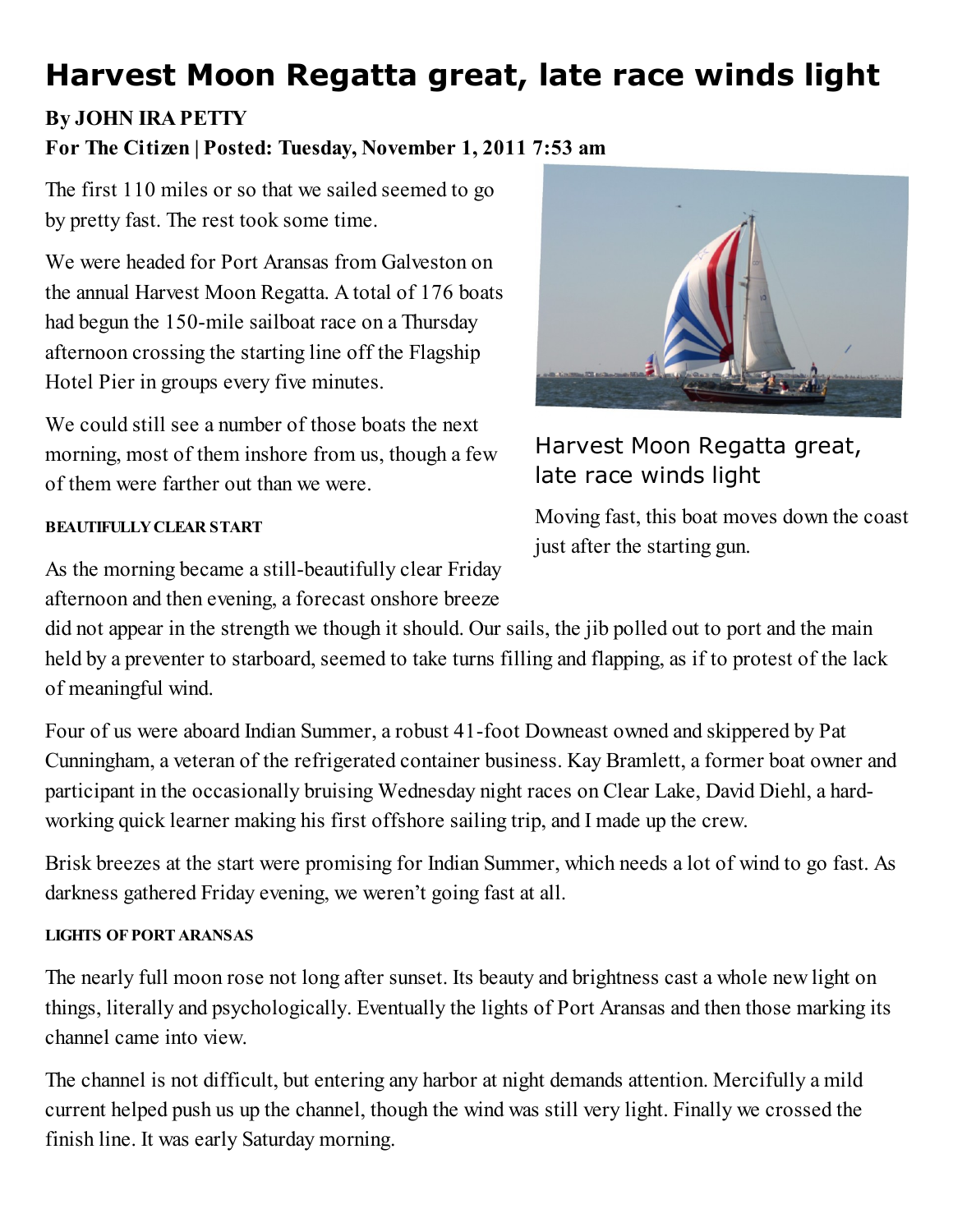Indian Summer tied up at the City of Port Aransas Municipal Marina, side to the side with the end boat on an impressive row of boats tied to one another. Before long another boat tied up to us. After straightening thing up on board and gathering our gear, we headed for a motel.

Sleeping in a bed that didn't rock and bounce certainly felt good.

Saturday regatta events including a Welcome Sailor Rum Party with Bacardi (a major race sponsor along with Bay Access Inc.) supplying various variations of its product. One of the rums, I was told later, was 151-proof. The awards banquet followed a welcome, fine and substantial meal.

### NO REGRETS

Alas, Indian Summer's name was not called among the award winners. We had finished sixth among the eight boats in our class. Still, we'd done our best, and had no regrets, especially after the rum and the meal.

Andrea Todaro, co-chair of the Lakewood Yacht Club regatta, said 186 boats had registered for the Harvest Moon. All but 10 started the race. Of those, 23 withdrew from the competition, though some of them motored on to Port Aransas for the post-race festivities.

The event was well-organized and well-executed. "We couldn't have done it without the hundreds of volunteers," Todaro said.

Some of those volunteers, as well as young volunteers from Lakewood's Junior Boatmen and marina personnel, helped arrivals tie up. A lot of boats wound up in raft-ups, with one boat tied to a pier and others tied up outside it. Some of the raft-ups had 10 or more boats tied up side-to side extending out from the pier.

All in all, things went well, Todaro said. "We had great weather, though the winds got a little light toward the end. The beautiful big moon was like we always hope for." Port Aransas people treated us very well, she said.

"We had a good time."

Charlie Fisher is harbor master at the Municipal Marina where the post-race banquet and awards ceremony were held. He said 128 of the participating boats tied up there.

"Everything went great," he said. "The people were wonderful and the event was well organized." He added that this 25th Harvests Moon Regatta was, like its predecessors, "a big plus for Port Aransas."

Other boats tied up at Island Moorings Marina, off the Intracoastal Waterway about three miles south of the city marina.

Corrected time winners of major trophies presented at the banquet included Musica, an Aerdyne 38 skippered by Cliff Haddox, the Bacardi Cup as the spinnaker fleet winner, and C-Time, a Whitby 42